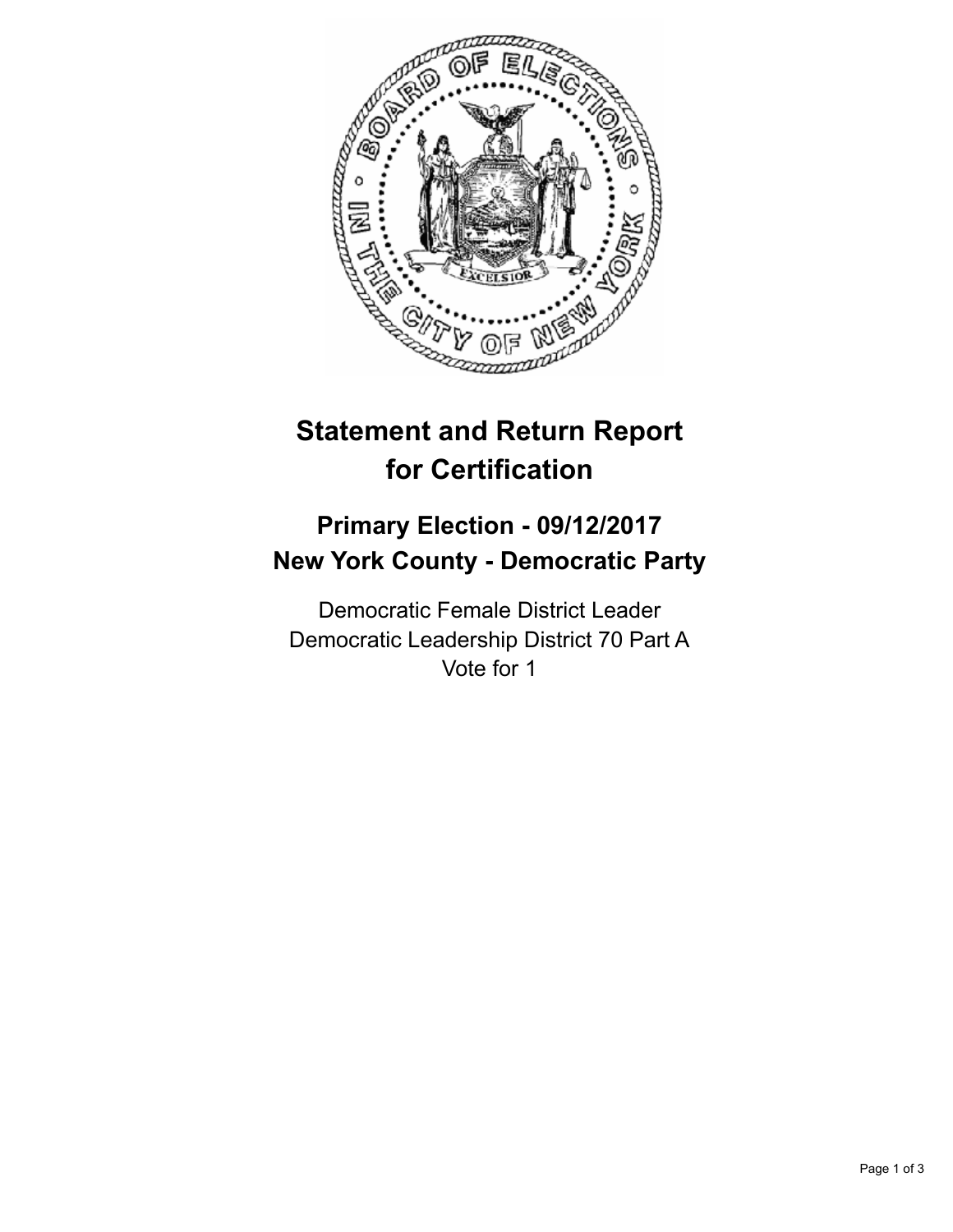

## **Assembly District 70**

| <b>PUBLIC COUNTER</b>                                    | 3,217 |
|----------------------------------------------------------|-------|
| MANUALLY COUNTED EMERGENCY                               | 0     |
| <b>ABSENTEE / MILITARY</b>                               | 98    |
| <b>AFFIDAVIT</b>                                         | 32    |
| <b>Total Ballots</b>                                     | 3,347 |
| Less - Inapplicable Federal/Special Presidential Ballots | 0     |
| <b>Total Applicable Ballots</b>                          | 3,347 |
| <b>CORDELL CLEARE</b>                                    | 2,051 |
| <b>PHAREIN GRIFFITH</b>                                  | 604   |
| DANIELLE AJAYI (WRITE-IN)                                |       |
| EISBELLE TILLERY (WRITE-IN)                              | 1     |
| GRICEL ORTIZ-THOMPSON (WRITE-IN)                         | 1     |
| MARGARET JACK (WRITE-IN)                                 | 1     |
| ROCHELLE T. ROSS (WRITE-IN)                              | 1     |
| RORY PATRICK (WRITE-IN)                                  | 1     |
| TYSON-LORD GRAY (WRITE-IN)                               | 1     |
| UNATTRIBUTABLE WRITE-IN (WRITE-IN)                       | 5     |
| <b>Total Votes</b>                                       | 2,667 |
| Unrecorded                                               | 680   |
|                                                          |       |